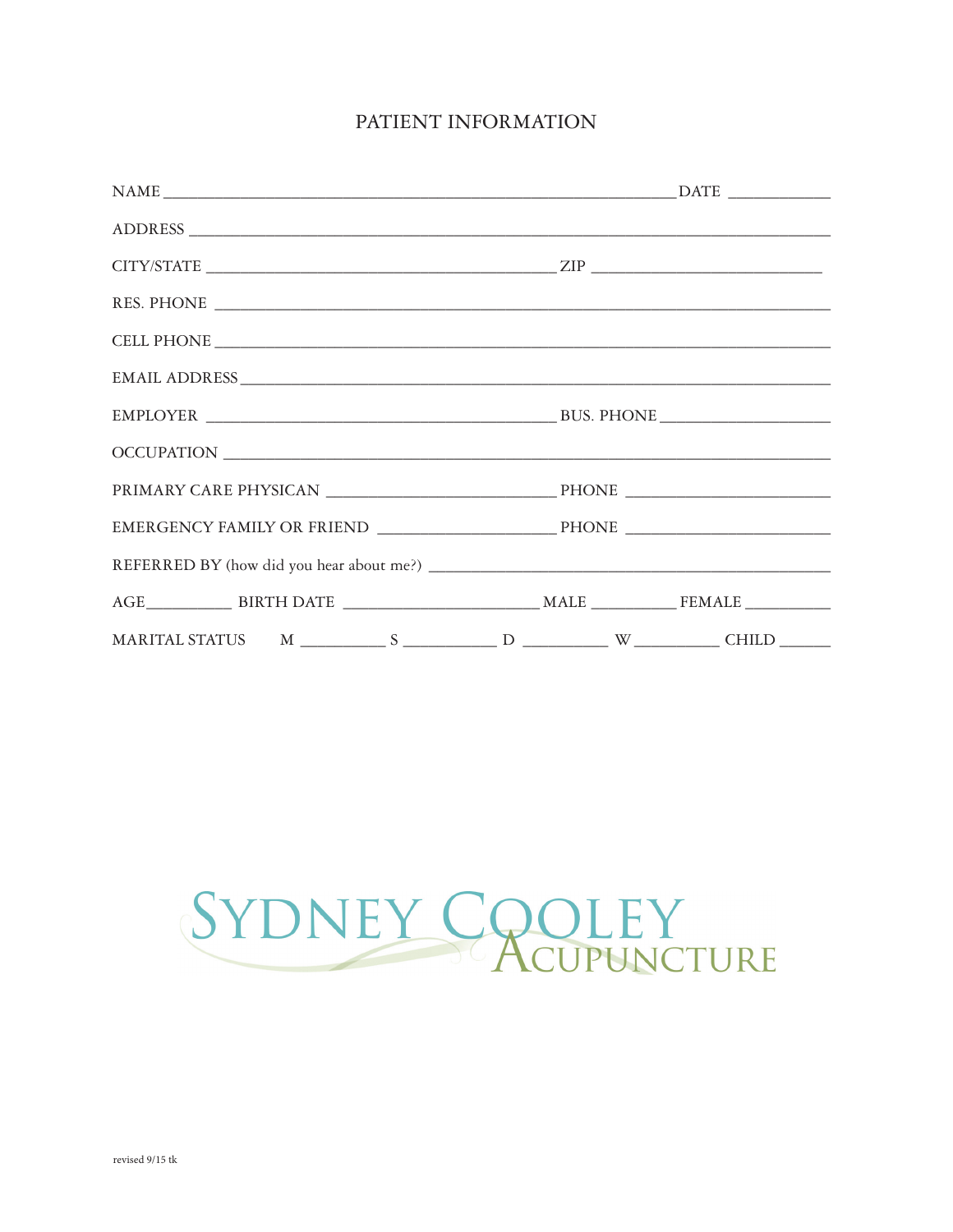# HISTORY QUESTIONNAIRE

NOTE: Many factors must be considered in designing a complete health-building program. Treating the whole person requires attention to all symptoms and conditions. Often minor symptoms are major clues to delicate biochemical, energetic or somatic imbalances. Please complete the questionnaire as carefully as you can. This is a confidential record of your medical history and will be kept in this office. Information contained here will not be released to any person except when you have authorized us to do so.

| <u> 1989 - Johann Harry Harry Harry Harry Harry Harry Harry Harry Harry Harry Harry Harry Harry Harry Harry Harry</u>                                                                                                                                                                                                                                                                                                                                                                                                                                                                                                                                                   |
|-------------------------------------------------------------------------------------------------------------------------------------------------------------------------------------------------------------------------------------------------------------------------------------------------------------------------------------------------------------------------------------------------------------------------------------------------------------------------------------------------------------------------------------------------------------------------------------------------------------------------------------------------------------------------|
| <u> 1989 - Johann Stoff, amerikansk politiker (d. 1989)</u>                                                                                                                                                                                                                                                                                                                                                                                                                                                                                                                                                                                                             |
|                                                                                                                                                                                                                                                                                                                                                                                                                                                                                                                                                                                                                                                                         |
|                                                                                                                                                                                                                                                                                                                                                                                                                                                                                                                                                                                                                                                                         |
| Is it getting worse? $\Box$ Yes $\Box$ No Does it interfere with: $\Box$ Work $\Box$ Sleep $\Box$ Daily Routine $\Box$ Other                                                                                                                                                                                                                                                                                                                                                                                                                                                                                                                                            |
|                                                                                                                                                                                                                                                                                                                                                                                                                                                                                                                                                                                                                                                                         |
|                                                                                                                                                                                                                                                                                                                                                                                                                                                                                                                                                                                                                                                                         |
|                                                                                                                                                                                                                                                                                                                                                                                                                                                                                                                                                                                                                                                                         |
|                                                                                                                                                                                                                                                                                                                                                                                                                                                                                                                                                                                                                                                                         |
| Have you ever been advised to have any surgery which was not done?__________________________________                                                                                                                                                                                                                                                                                                                                                                                                                                                                                                                                                                    |
|                                                                                                                                                                                                                                                                                                                                                                                                                                                                                                                                                                                                                                                                         |
|                                                                                                                                                                                                                                                                                                                                                                                                                                                                                                                                                                                                                                                                         |
|                                                                                                                                                                                                                                                                                                                                                                                                                                                                                                                                                                                                                                                                         |
| PERSONAL HISTORY: Have you ever had/do you currently have:<br>$\Box$ Scarlet fever $\Box$ Jaundice $\Box$ Rheumatic fever $\Box$ Gonorrhea/syphilis $\Box$ Pneumonia $\Box$ Anemia $\Box$ Rectal disease<br>$\Box$ Gallbladder disease $~\Box$ Pleurisy $~\Box$ Epilepsy $~\Box$ Bladder disease $~\Box$ Diabetes $~\Box$ Polio/meningitis $~\Box$ Nephritis $~\Box$ Cancer<br>$\Box$ Nervous breakdown $\Box$ Food/drug poisoning $\Box$ TB/angina $\Box$ Hay fever/asthma $\Box$ Boils/infections $\Box$ Heart disease $\Box$ Hepatitis<br>$\Box$ Alcoholism $\Box$ High blood pressure $\Box$ Miscarriage $\Box$ Mental disorder $\Box$ Drug problem $\Box$ A.I.D.S. |
| FAMILY HISTORY: Has your father or mother ever had:<br>$\Box$ Cancer $\Box$ Stroke $\Box$ Scoliosis $\Box$ Kidney disease $\Box$ Glaucoma $\Box$ TB $\Box$ Epilepsy $\Box$ Diabetes $\Box$ Mental disorder $\Box$ Heart trouble<br>$\Box$ Asthma $\;\;\Box$ Ulcers $\;\Box$ Arthritis $\Box$ Alcoholism $\Box$ High blood pressure $\;\Box$ Drug problem $\Box$ Allergies $\Box$ Other                                                                                                                                                                                                                                                                                  |
| Is there any familial disease tendency of which you are aware:                                                                                                                                                                                                                                                                                                                                                                                                                                                                                                                                                                                                          |
| INJURIES: (Auto accidents, falls, etc.)<br>$\Box$ Broken bones $\Box$ Concussion or head injury $\Box$ Dislocations $\Box$ Sprains $\Box$ Loss of consciousness                                                                                                                                                                                                                                                                                                                                                                                                                                                                                                         |
|                                                                                                                                                                                                                                                                                                                                                                                                                                                                                                                                                                                                                                                                         |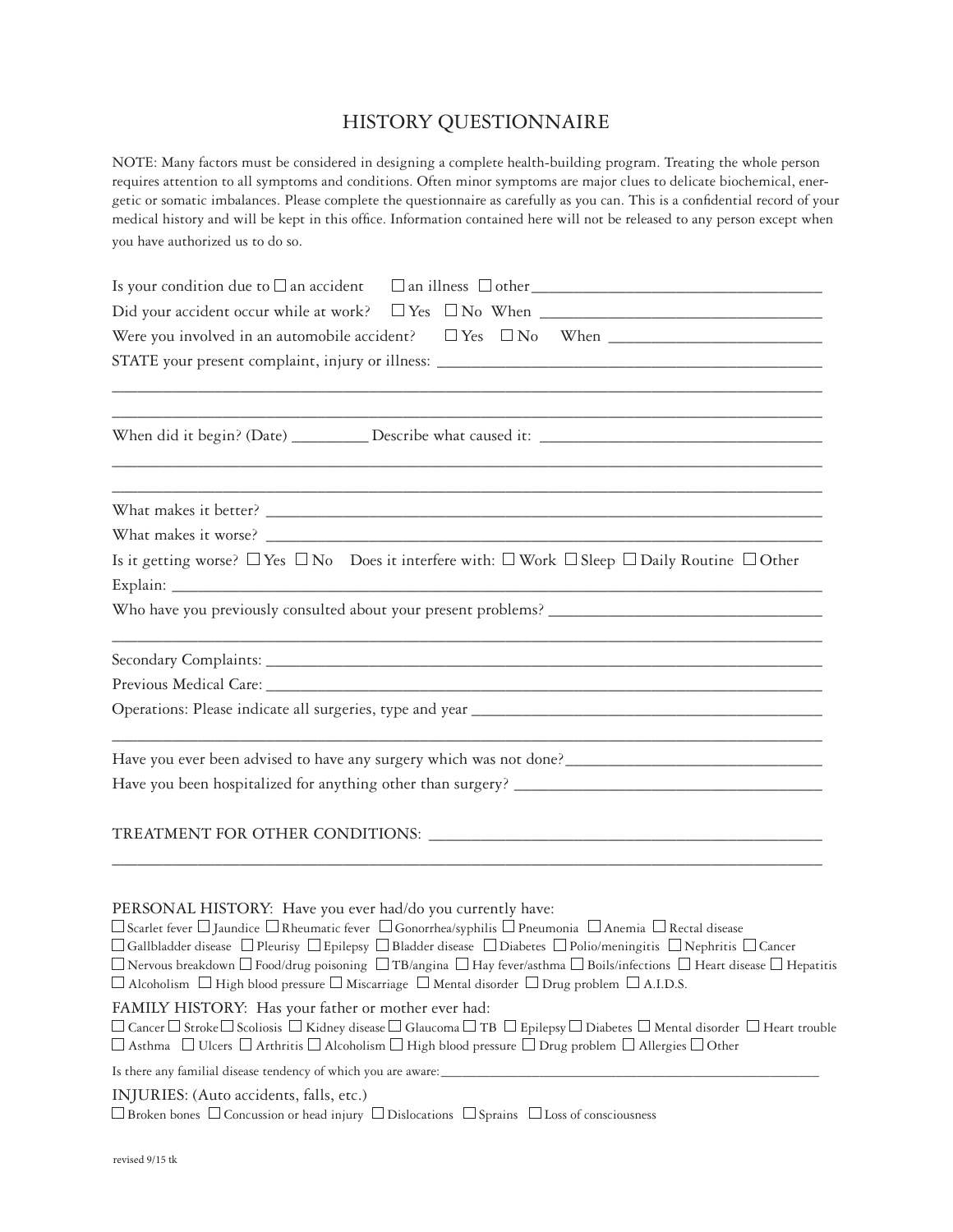## PROFILE

It is very important in Oriental Medicine to know how long a person has experienced his/her symptoms. Indicate with one check any condition that you sometimes experience; use two checks for those which often occur, and three checks for symptoms that are a major concern. On the back of the form, please state duration, frequency, intensity, pain and severity of current symptoms.

#### WATER ELEMENT

 $\Box$  Hearing loss  $\Box$  Dizziness  $\Box$  Lower backache/neck pain  $\Box$  Sinus congestion  $\Box$  Edema  $\Box$  Darkness under the eyes  $\Box$  Emotional instability  $\Box$  Aversion to cold  $\Box$  Hair thinning or loss  $\Box$  Premature aging  $\Box$  Frequent urination  $\Box$  Kidney stones  $\Box$  Perspire very easily  $\Box$  Weakness of legs/knees  $\Box$  Asthmatic cough  $\Box$  Rapid weight change  $\Box$  Loose teeth  $\Box$  Reduced sexual energy  $\Box$  Thyroid problems  $\Box$  Diabetes

#### WOOD ELEMENT

 $\Box$  Headaches  $\Box$  Migraines  $\Box$  Ringing in the ears  $\Box$  Poor eyesight  $\Box$  Eye infections  $\Box$  Dry eyes  $\Box$  Eczema  $\Box$  Shingles  $\Box$  Herpes simplex  $\Box$  Warts  $\Box$  Nervousness  $\Box$  Convulsion, spasms  $\Box$  Irritability  $\Box$  Constipation  $\Box$  Hemorrhoids  $\Box$  Hepatitis  $\Box$  Ulcer  $\Box$  Vomiting  $\Box$  Gallstones  $\Box$  Indecisive  $\Box$  Fullness below ribs  $\Box$  Shoulder/neck tension  $\Box$  Insomnia 11pm – 3am

#### FIRE ELEMENT

 $\Box$  Dry scalp  $\Box$  Skin eruptions, rashes  $\Box$  Cysts, tumors  $\Box$  Ear infections  $\Box$  Sore throat, tonsillitis  $\Box$  Lymphatic swelling  $\Box$  Hot palms and soles  $\Box$  Heart palpitations  $\Box$  Aversion to heat  $\Box$  Bitter taste in mouth  $\Box$  Gum problems  $\Box$  Nose bleed  $\Box$  Facial redness  $\Box$  Itching/burning skin  $\Box$  Hot hands/feet  $\Box$  Thirst  $\Box$  Vivid dreaming  $\Box$  Dark urine  $\Box$  Night sweats

\_\_\_\_\_\_\_\_\_\_\_\_\_\_\_\_\_\_\_\_\_\_\_\_\_\_\_\_\_\_\_\_\_\_\_\_\_\_\_\_\_\_\_\_\_\_\_\_\_\_\_\_\_\_\_\_\_\_\_\_\_\_\_\_\_\_\_\_\_\_\_\_\_\_\_\_\_\_\_\_\_\_\_

\_\_\_\_\_\_\_\_\_\_\_\_\_\_\_\_\_\_\_\_\_\_\_\_\_\_\_\_\_\_\_\_\_\_\_\_\_\_\_\_\_\_\_\_\_\_\_\_\_\_\_\_\_\_\_\_\_\_\_\_\_\_\_\_\_\_\_\_\_\_\_\_\_\_\_\_\_\_\_\_\_\_\_

#### EARTH ELEMENT

 $\Box$  Indigestion  $\Box$  Flatulence  $\Box$  Food allergy  $\Box$  Stomach ache/ulcer  $\Box$  Diarrhea  $\Box$  Anemia  $\Box$  Halitosis  $\Box$  Sores in mouth  $\Box$  Heartburn  $\Box$  Strong appetite  $\Box$  Weak appetite  $\Box$  Nausea  $\Box$  Abdominal bloating  $\Box$  Low body weight

#### METAL ELEMENT

 $\Box$  Bronchitis  $\Box$  Asthma  $\Box$  Shallow breathing  $\Box$  Cough  $\Box$  Sinus congestion  $\Box$  Nasal infections

#### OTHER

 $\Box$  Fatigue  $\Box$  Arthralgia  $\Box$  Sciatica/nerve pain  $\Box$  Cold hands/feet  $\Box$  Tendonitis  $\Box$  Bursitis

PAIN (please describe below) \_\_\_\_\_\_\_\_\_\_\_\_\_\_\_\_\_\_\_\_\_\_\_\_\_\_\_\_\_\_\_\_\_\_\_\_\_\_\_\_\_\_\_\_\_\_\_\_\_\_\_\_\_\_\_\_\_\_\_\_

#### OTHER COMMENTS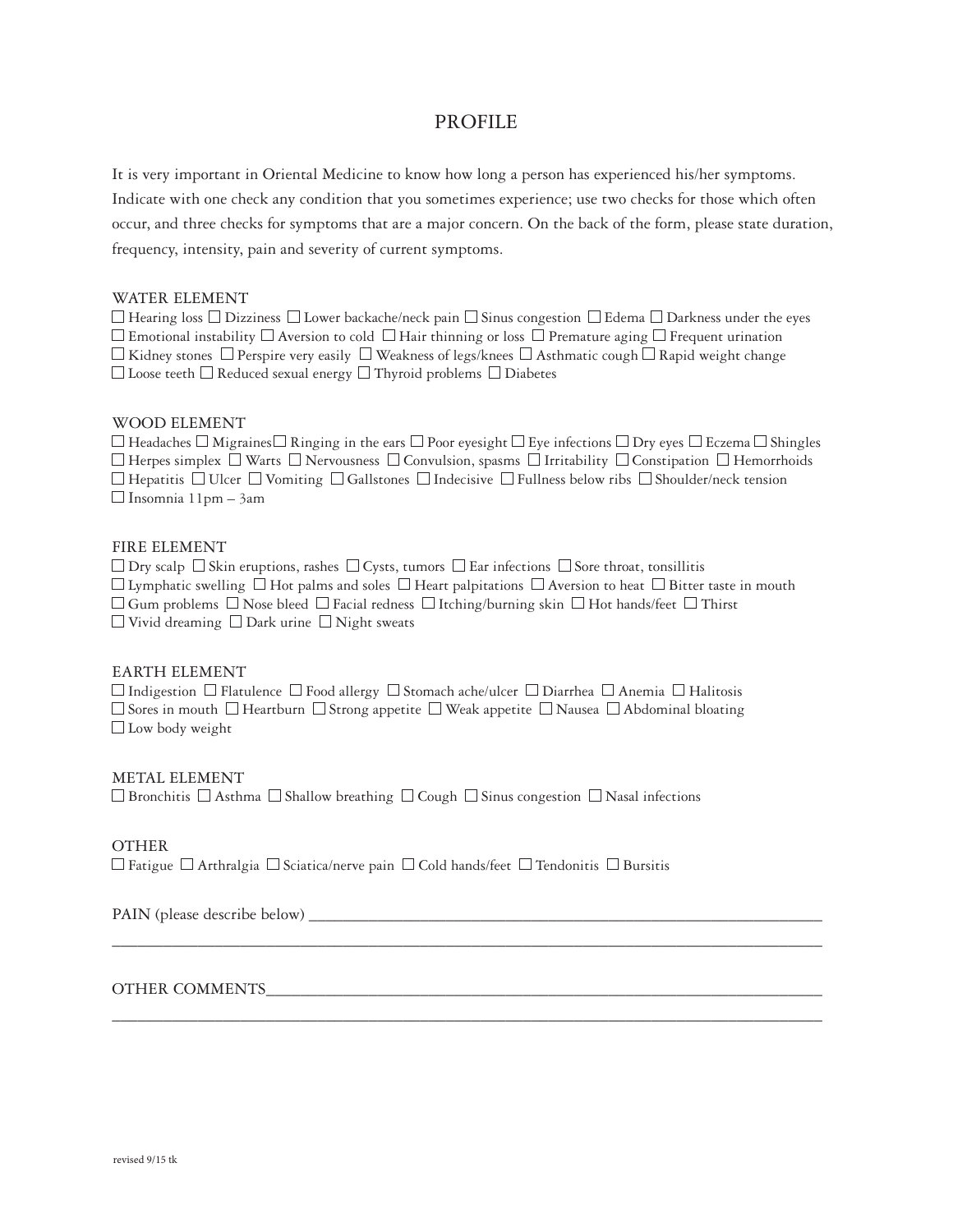# **FEMALES ONLY**

| Are you or might you be pregnant? $\Box$ Yes $\Box$ No $\Box$ Maybe If yes, what month?                     |
|-------------------------------------------------------------------------------------------------------------|
| What method of birth control do you use?                                                                    |
| Are you experiencing reduced sexual energies? $\Box$ Yes $\Box$ No Other difficulties? $\Box$ Yes $\Box$ No |
| Explain:                                                                                                    |

## PLEASE CHECK OR EXPLAIN IF APPLIABLE:

| Menstrual Cycle                      |                                                                                                                       |
|--------------------------------------|-----------------------------------------------------------------------------------------------------------------------|
| Age started: _____                   | Age stopped: _______                                                                                                  |
| $\Box$ Irregular                     |                                                                                                                       |
| $\Box$ Painful                       |                                                                                                                       |
| $\square$ Excess blood               |                                                                                                                       |
| $\Box$ Lack of blood                 |                                                                                                                       |
| $\Box$ Dark                          |                                                                                                                       |
| $\Box$ Light                         |                                                                                                                       |
| $\Box$ Heavy clotting                |                                                                                                                       |
| $\square$ Water retention            |                                                                                                                       |
| $\Box$ Painful breast                |                                                                                                                       |
| Vaginal Discharge:                   |                                                                                                                       |
| $\Box$ Liquid                        |                                                                                                                       |
| $\Box$ Yellow                        |                                                                                                                       |
| $\Box$ Thick                         |                                                                                                                       |
| $\Box$ Bad odor                      |                                                                                                                       |
| $\square$ White                      |                                                                                                                       |
| $\Box$ Other                         |                                                                                                                       |
| Gynecological History of Operations: |                                                                                                                       |
| $\Box$ Ovaries                       |                                                                                                                       |
| $\Box$ Uterus                        |                                                                                                                       |
| $\Box$ Tubes                         |                                                                                                                       |
| $\Box$ Vagina                        |                                                                                                                       |
| $\Box$ Breast                        |                                                                                                                       |
| $\Box$ Other                         |                                                                                                                       |
| Pregnancy:                           |                                                                                                                       |
| Total Number:                        |                                                                                                                       |
| Number of children:                  |                                                                                                                       |
| Number of abortions:                 |                                                                                                                       |
| Number of miscarriages:              |                                                                                                                       |
| Complications:                       |                                                                                                                       |
|                                      | <b>MALES ONLY</b>                                                                                                     |
|                                      |                                                                                                                       |
|                                      | PLEASE CHECK OR EXPLAIN IF APPLIABLE:                                                                                 |
| $\Box$ Reduced sexual energies:      | <u> 1989 - Johann Harry Harry Harry Harry Harry Harry Harry Harry Harry Harry Harry Harry Harry Harry Harry Harry</u> |
| $\Box$ Premature ejaculation:        |                                                                                                                       |
| $\Box$ Seminal emission:             |                                                                                                                       |
| $\Box$ Impotence:                    |                                                                                                                       |
| $\Box$ Discharges:                   |                                                                                                                       |

 $\Box$  Other: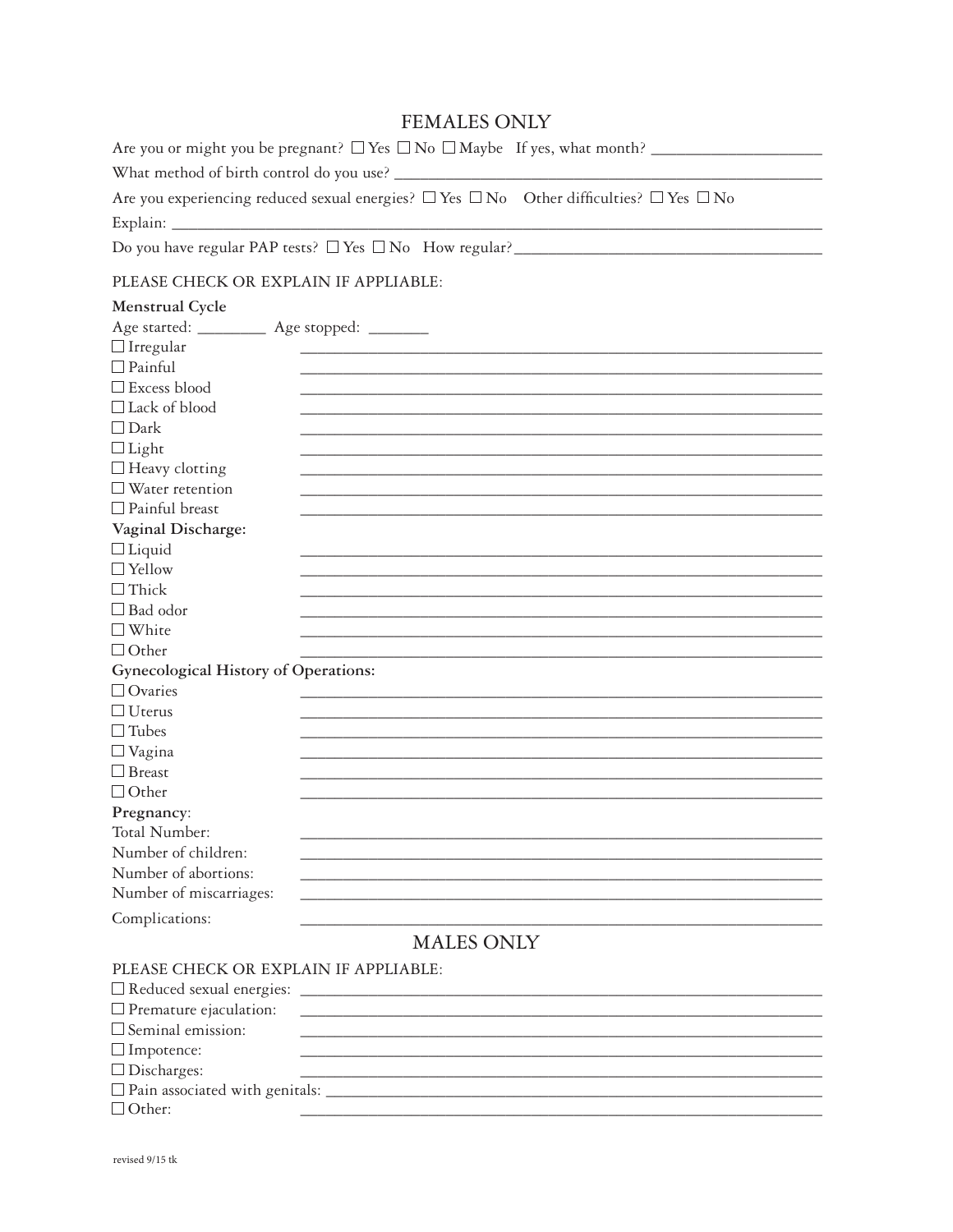| LAST PHYSICAL:    |              |       |                   |                                                                           |                                                                                               |
|-------------------|--------------|-------|-------------------|---------------------------------------------------------------------------|-----------------------------------------------------------------------------------------------|
| HABITS:           |              |       |                   |                                                                           |                                                                                               |
|                   |              |       |                   | Indicate below: Heavy, Moderate, Light, or None. If significant, comment. |                                                                                               |
| Heavy             | Moderate     | Light | None              |                                                                           |                                                                                               |
|                   |              |       |                   |                                                                           |                                                                                               |
| $\vert \ \ \vert$ | $\mathsf{L}$ |       | $\Box$            |                                                                           |                                                                                               |
|                   |              |       | $\vert \ \ \vert$ |                                                                           |                                                                                               |
|                   |              |       |                   |                                                                           |                                                                                               |
|                   |              |       | $\mathbf{L}$      |                                                                           |                                                                                               |
|                   |              |       |                   |                                                                           |                                                                                               |
|                   |              |       |                   |                                                                           |                                                                                               |
|                   |              |       | $\mathbf{L}$      |                                                                           |                                                                                               |
|                   |              |       |                   |                                                                           |                                                                                               |
|                   |              |       |                   |                                                                           |                                                                                               |
|                   |              |       | $\mathbf{L}$      |                                                                           |                                                                                               |
|                   |              |       |                   |                                                                           |                                                                                               |
|                   |              |       |                   |                                                                           |                                                                                               |
|                   |              |       | $\mathbf{L}$      |                                                                           | Salt:                                                                                         |
|                   |              |       |                   |                                                                           |                                                                                               |
|                   | $\perp$      |       | $\mathsf{L}$      |                                                                           | Stress:                                                                                       |
|                   |              |       |                   |                                                                           | (Chemical, physical, psychological)                                                           |
|                   |              |       |                   | <b>AVERAGE DAILY DIET</b>                                                 |                                                                                               |
|                   |              |       |                   |                                                                           |                                                                                               |
|                   |              |       |                   |                                                                           | ,我们也不能在这里的人,我们也不能在这里的人,我们也不能在这里的人,我们也不能在这里的人,我们也不能在这里的人,我们也不能在这里的人,我们也不能在这里的人,我们也             |
|                   |              |       |                   |                                                                           |                                                                                               |
|                   |              |       |                   |                                                                           |                                                                                               |
|                   |              |       |                   |                                                                           |                                                                                               |
|                   |              |       |                   |                                                                           |                                                                                               |
|                   |              |       |                   |                                                                           | Are you now on (or have you undertaken) a restricted diet? Please describe and indicate when. |
|                   |              |       |                   |                                                                           | MEDICINES taken within the last two months (include vitamins, over the counter drugs, herbs)  |
|                   |              |       |                   |                                                                           |                                                                                               |
|                   |              |       |                   |                                                                           |                                                                                               |

HABITS, DIET, MEDICINES, ALLERGIES

ALLERGIES: (Drugs, chemicals, foods. Type of reaction.)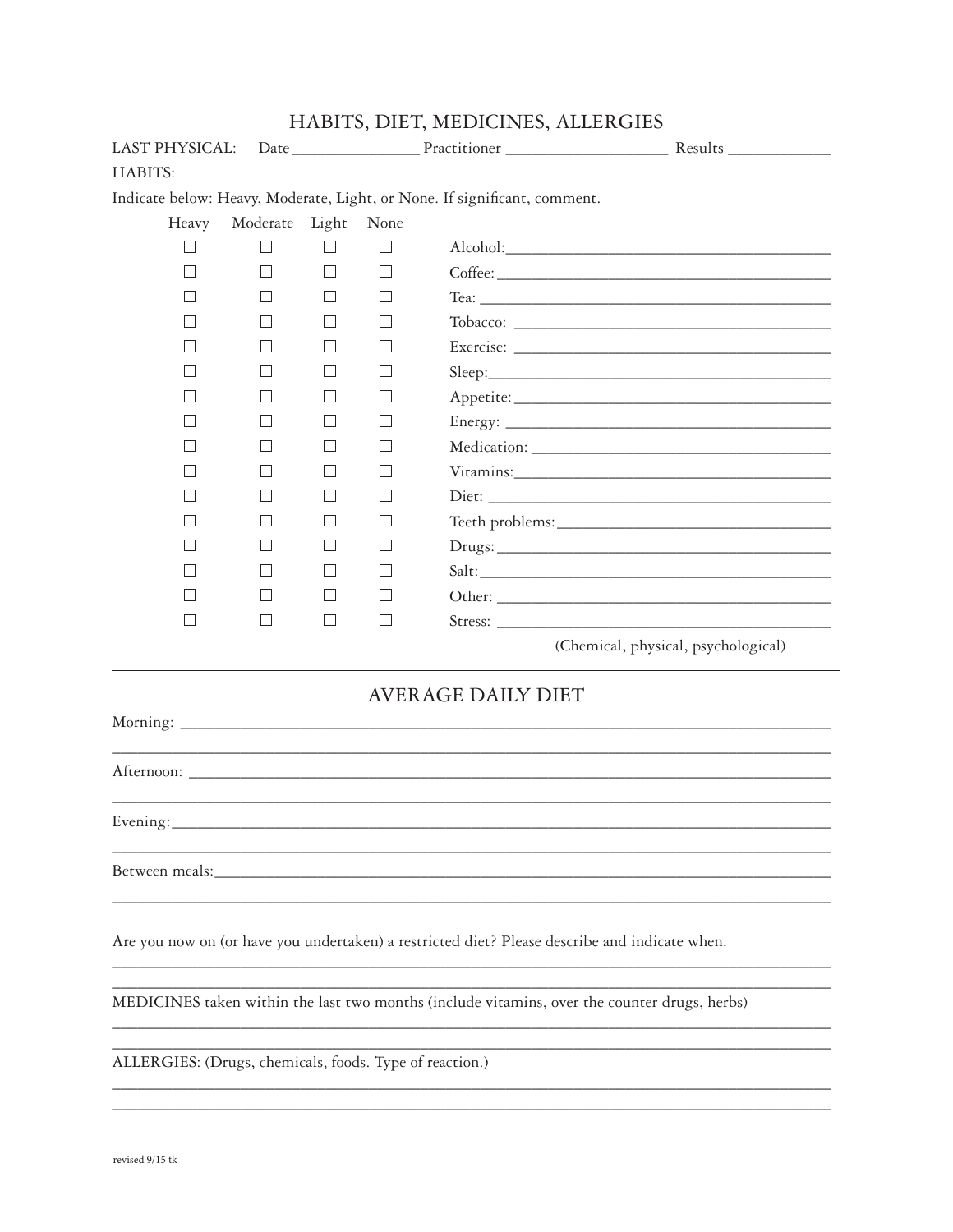# **EMOTIONS AND PREFERENCES**

Choose one or two EMOTIONS that seem predominant in your life (frequently experience, difficult to express, 

Please indicate approximate dates and briefly describe the nature of any traumatic experience you have had (e.g., divorce, change of residence, injury, death in family, bankruptcy, etc.):

| Date | Event |  |
|------|-------|--|
|      |       |  |
|      |       |  |
|      |       |  |
|      |       |  |
|      |       |  |
|      |       |  |
|      |       |  |
|      |       |  |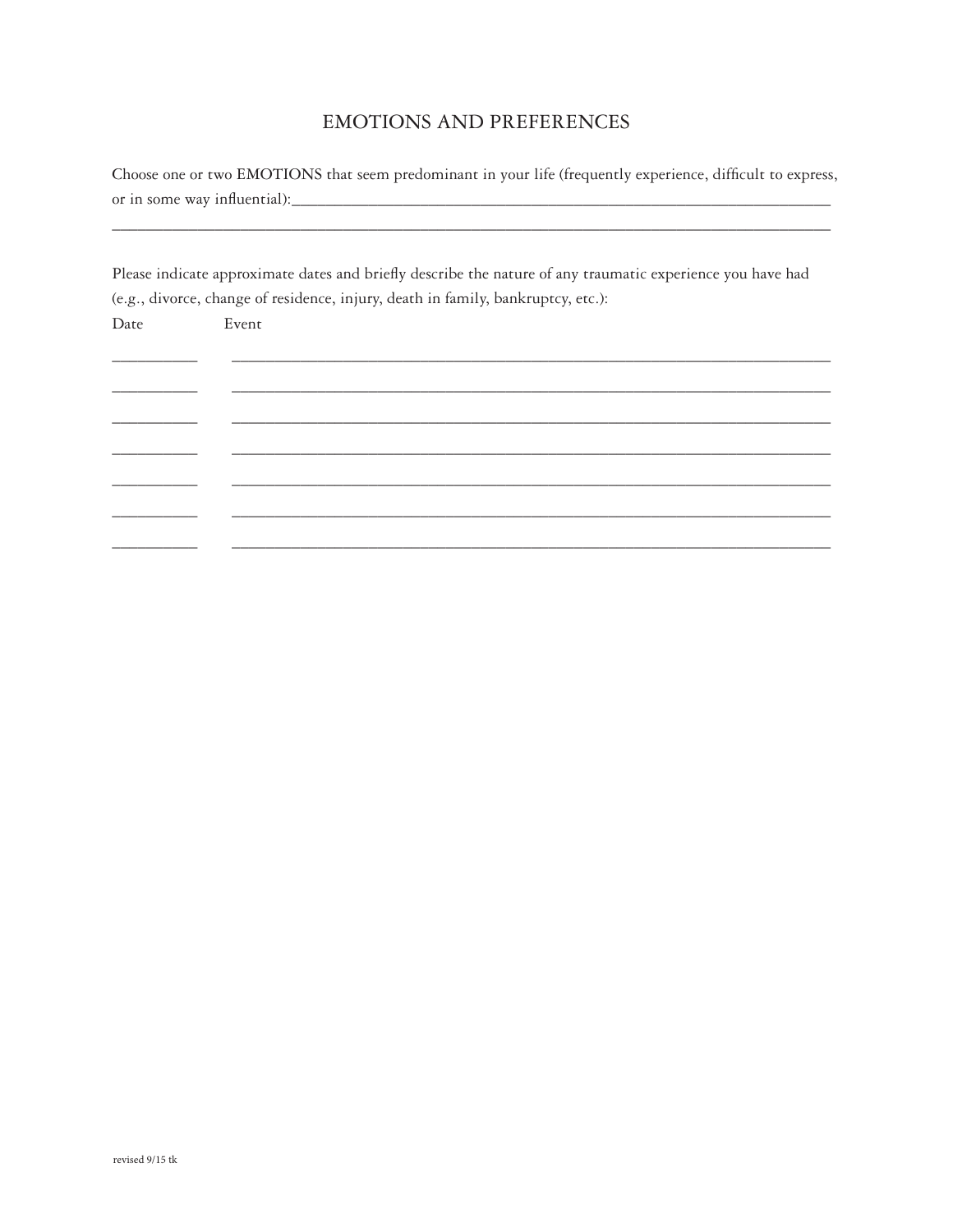# COLORADO MANDATORY DISCLOSURE STATEMENT

SYDNEY COOLEY 801 Florida Suite 12 Durango, CO 81301 • 970-426-8736

#### **Education and Experience**

Sydney Cooley earned her Masters of Oriental Medicine from the East West College of Natural Medicine in Sarasota, Florida in August 2005. The five year program consisted of 2908 hours of education, which includes 834 hours of clinical practice. She was certified as a Diplomat in Acupuncture by the National Certification Commission for Acupuncture and Oriental Medicine (NCCAOM) in December 2005. She has also been certified in Clean Needle Technique.

In addition to acupuncture, Sydney has been trained in herbal therapies, electrical stimulation techniques, ion pumping cord treatment, gua sha, tui na, cupping, auricular acupuncture, ear seeds, and nutritional and lifestyle counseling.

Sydney is a member of the Acupuncture Association of Colorado, the East West College Alumni Association and the American Association of Oriental Medicine. She is a licensed acupuncturist in the state of Colorado. This license has never been revoked.

Sydney complies with the rules and regulations promulgated by the Colorado Department of Health, including the proper cleaning and sterilization of needles and the sanitation of acupuncture offices. Only single-use, disposable, factory-sterilized needles are used.

### **Fee Schedule**

See attached.

### **Patient's Rights**

The patient is entitled to receive information about the methods of therapy, the techniques used, and the duration of therapy, if known.

The patient may seek a second opinion from another healthcare professional or may terminate therapy at any time.

In a professional relationship, sexual intimacy is never appropriate and should be reported to the Director of the Division of Registrations in the Department of Regulatory Agencies.

The practice of acupuncture is regulated by the Director of Registrations Colorado Department of Regulatory Agencies. If you have comments, questions, or complaints, contact the Acupuncturists Registration Office, 1560 Broadway, Suite 1350, Denver, Colorado, 80202, 303-894-7800.

I have read and understand this document.

Patient's or Guardian's Signature \_\_\_\_\_\_\_\_\_\_\_\_\_\_\_\_\_\_\_\_\_\_\_\_\_\_\_\_\_\_\_\_\_\_\_\_\_\_\_\_ Date \_\_\_\_\_\_\_\_\_\_\_\_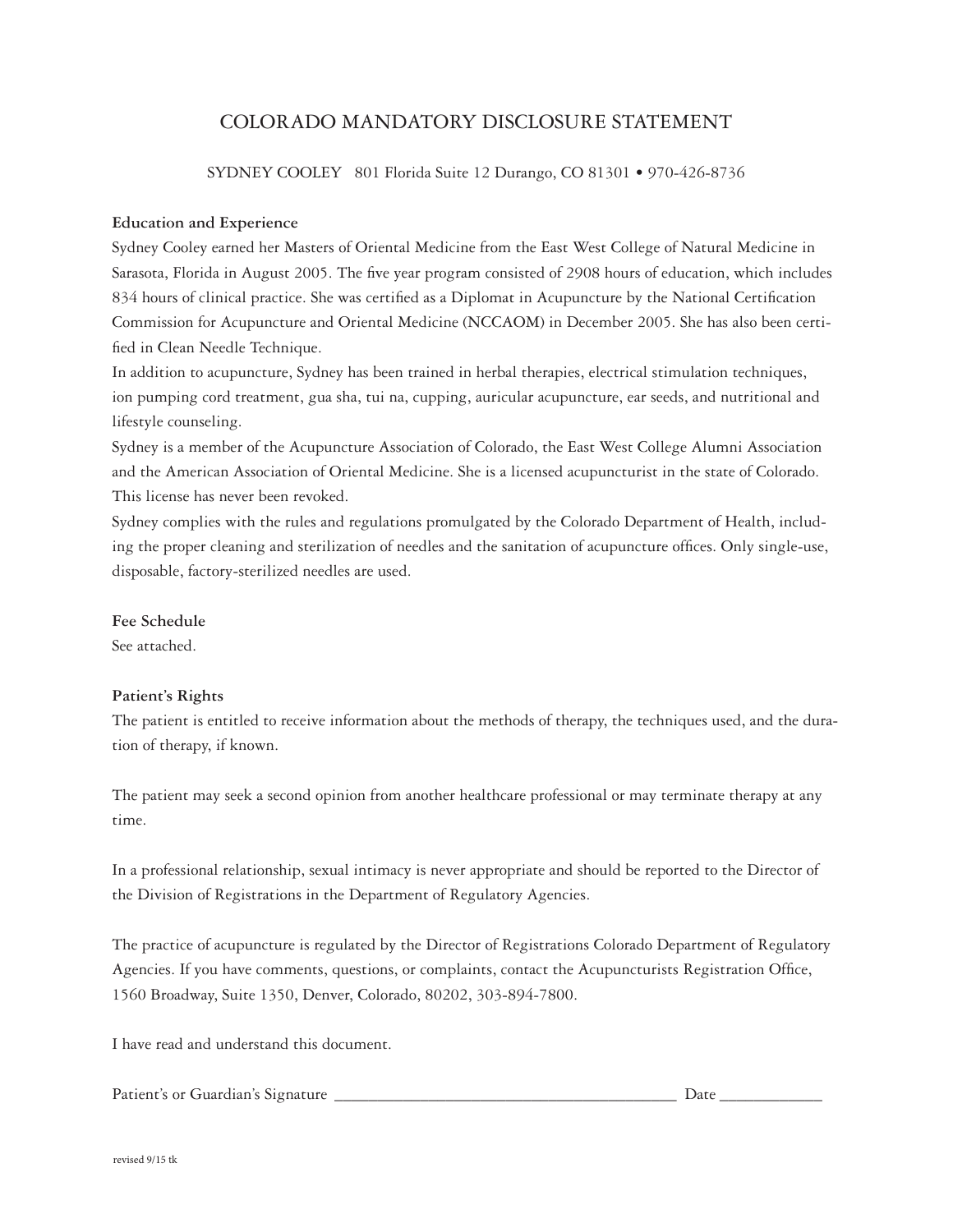# TREATMENT AND ARBITRATION AGREEMENT AS PROVIDED BY STATE CODE OF CIVIL PROCEDURE

With regard to medical care and services provided or to be provided, IT IS AGREED that: The ATTENDING PRACTITIONER will provide services to the patient, to the best of his skill and knowledge which medical care in the light of circumstance, is possible and practical. The Patient Client will cooperate fully with the ATTENDING PRACTITIONER by following the instructions of the ATTENDING PRACTITIONER, by adhering to such treatment plan or course of action as may be set forth. IT IS AGREED that: Because of differences in human constitution and response, it is in no way possible to warrant the outcome of such medical care and service.

It is understood that any dispute as to medical malpractice, that is as to whether any services rendered under this contract were unnecessary or unauthorized or were improperly, negligently or incompetently rendered, will be determined by submission to arbitration as provided by state law, and not by lawsuit or resort to court process except as state law provides for judicial review of arbitration proceedings. Both parties to this contract, by entering into it, are giving up their constitutional personal right to have any such dispute decided in a court of law before a jury, and instead are accepting the use of arbitration.

In the event of any controversy between the Patient Client or a dependent (whether or not a minor) or the heirs-at-law or personal representative of the Patient Client, as the case may be, and the ATTENDING PRACTITIONER (including its agents and employees), involving a claim in tort or contractual, the same shall be submitted to arbitrating. Within fifteen (15) days after the Patient Client or ATTENDING PRAC-TITIONER shall give notice to the order of demanding arbitration of such controversy, the parties to the controversy shall each appoint an arbitrator and give notice of such appointment to the other. Within a reasonable amount of time after such notices have been given, the two arbitrators, so selected, shall select a neutral arbitrator and give notice of the selection thereof to the parties. The arbitrators shall hold a hearing within a reasonable time from the date of notice of selection of neutral arbitrator. All papers or others papers required to be served shall be served by United States mail. Except as provided herein, the arbitration shall be conducted in accordance with and governed by the provisions of Title 9 of the State Code of Civil Procedure. The Patient Client may withdraw from the arbitration portion of this agreement within thirty (30) days from the date of this agreement by notification of his intent to do so to the ATTENDING PRACTITIONER by registered mail.

By our signatures, we consent to this agreement and each acknowledges receipt of a copy thereof. **NOTICE: BY SIGNING THIS CONTRACT YOU ARE AGREEING TO HAVE ANY ISSUE OF MEDICAL MALPRACTICE DECIDED BY NEUTRAL ARBITRATION AND YOU ARE GIVING UP YOUR RIGHT TO A JURY OR COURT TRIAL.**

| Person's Printed Name |
|-----------------------|
|                       |
|                       |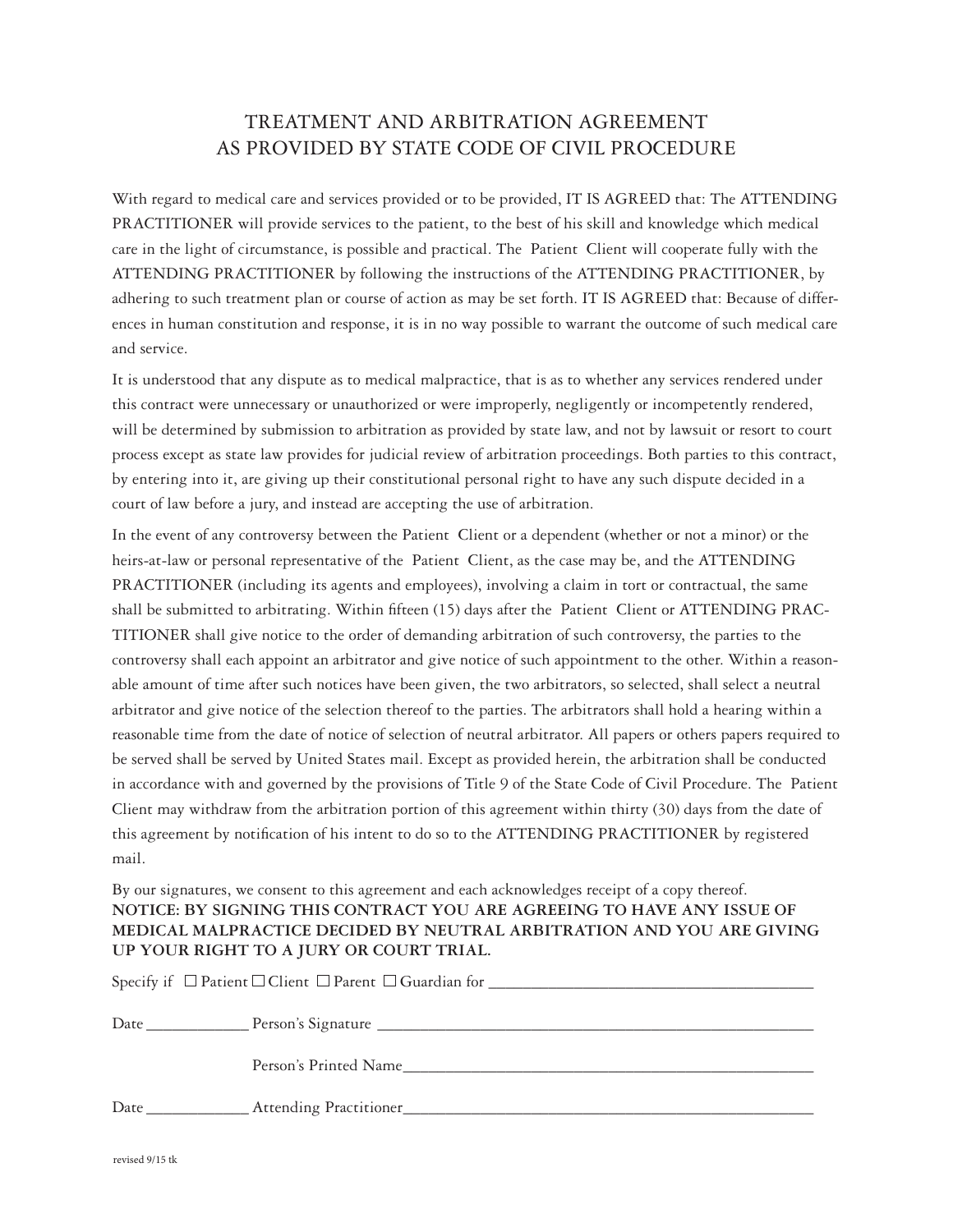## Financial Policy/Fee Schedule

Initial Exam and Treatment **\$115** *This visit is approximately 1hour and 30 minutes. A detailed evaluation will be given to form a correct diagnosis then treatment will follow.*

| Follow-up Acupuncture Visits<br>Please allow approximately 1 hour.                                            | \$75                           |
|---------------------------------------------------------------------------------------------------------------|--------------------------------|
| Non-Needle Cold Laser Therapy                                                                                 | \$45                           |
| Cupping<br>Alone without acupuncture                                                                          | \$40                           |
| Herbal Consultation                                                                                           | \$40 + Cost of herbal medicine |
| <b>Inquiry Consultation</b><br>For those who want to inquire about my services and whether or not I can help. | No Charge                      |

Students and seniors receive a 20% discount. Veterans receive \$50 acupuncture treatments. Some health insurance accepted.

**Note:** For any acupuncture treatment it is recommended to eat something at least 30 minutes prior and to avoid alcohol or caffeine. Acupuncture is a safe method of health care, however some patients may experience bruising occasionally.

All payments are due at time of service.

A 24-hour cancellation notice is requested.

A \$20 fee will be charged for any returned check.

I have read and understand the above Financial Policy and I agree to the terms of this agreement.

\_\_\_\_\_\_\_\_\_\_\_\_\_\_\_\_\_\_\_\_\_\_\_\_\_\_\_\_\_\_\_\_\_\_\_\_\_\_\_\_\_\_\_\_\_\_\_\_\_\_\_ \_\_\_\_\_\_\_\_\_\_\_\_\_\_\_\_\_\_\_\_\_\_\_\_\_

Signature of Patient Date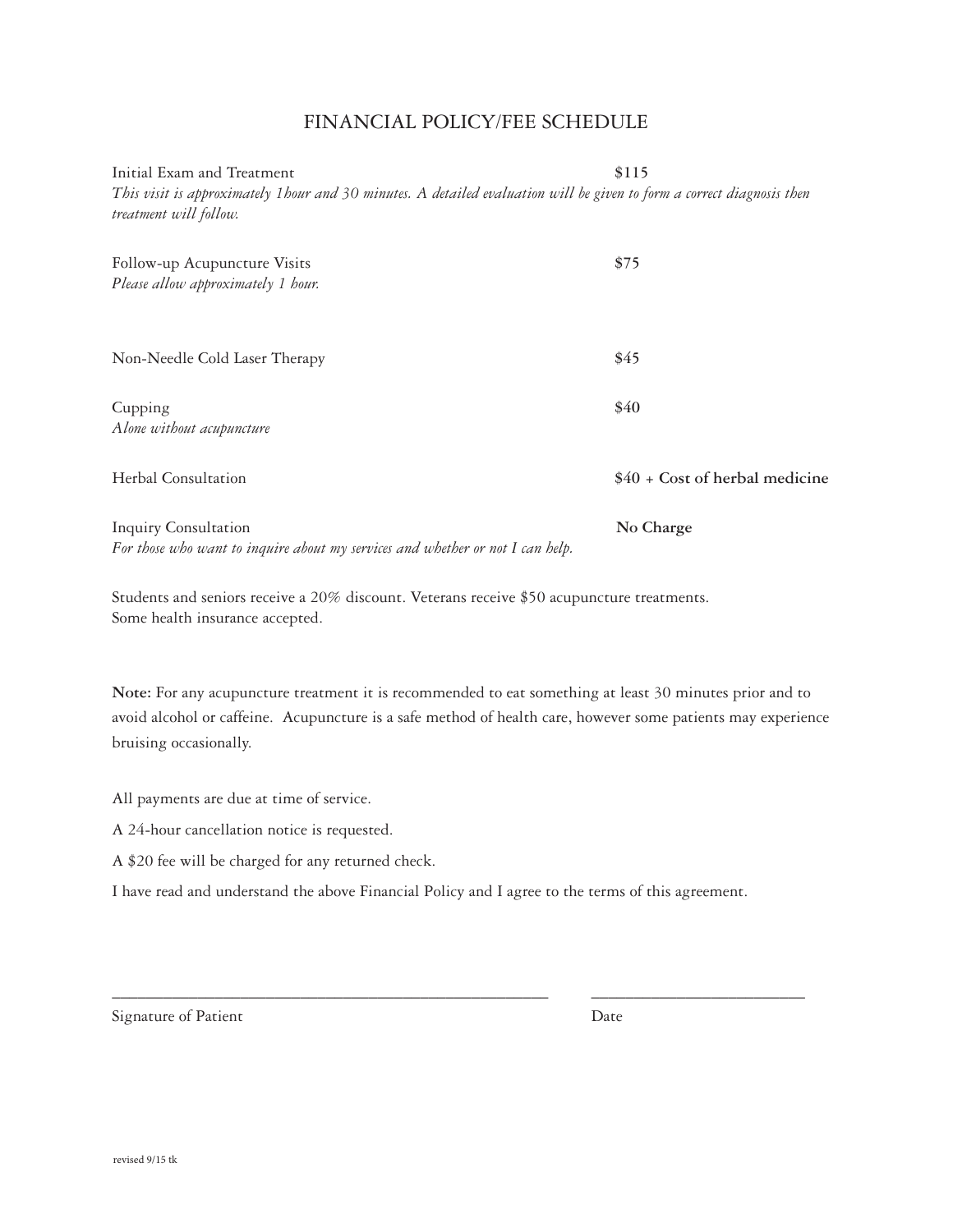# NOTICE OF PRIVACY PRACTICES

## THIS NOTICE DESCRIBES HOW MEDICAL INFORMATION ABOUT YOU MAY BE USED AND DISCLOSED AND HOW YOU CAN GET ACCESS TO THIS INFORMATION. PLEASE REVIEW IT CAREFULLY.

The Health Insurance Portability & Accountability Act of 1996 ("HIPAA") is a federal program that requires that all medical records and other individually identifiable health information used or disclosed by us in any form, whether electronically, on paper, or orally, are kept properly confidential. This Act gives you, the patient, significant new rights to understand and control how your health information is used. "HIPAA" provides penalties for covered entities that misuse personal health information.

As required by "HIPAA", we have prepared this explanation of how we are required to maintain the privacy of your health information and how we may use and disclose your health information.

We may use and disclose your medical records only for each of the following purposes: treatment, payment, and health care operations.

Treatment means providing, coordinating, or managing health care and related services by one or more health care providers. An example of this would include a physical examination.

Payment means such activities as obtaining reimbursement for services, confirming coverage, billing or collection activities, and utilization review. An example of this would be sending a bill for your visit to your insurance company for payment.

Health care operations include the business aspects of running our practice, such as conducting quality assessment and improvement activities, auditing functions, cost-management analysis, and customer service. An example would be an internal quality assessment review.

We may also create distribute de-identifiable information. We may contact you to provide appointment reminders or information about treatment alternatives or health-related benefits and services that may be of interest to you. Any other uses and disclosures will be made only with your written authorization. You may revoke such authorization in writing and we are required to honor and abide by that written request, except to the extent that we have already taken actions relying on your authorization.

You have the following rights with respect to your protected health information, which you can exercise by presenting a written request to the Privacy Office.

The right to request restrictions on certain uses and disclosure of protected health information, including those related to disclosures to family members, other relatives, close personal friends, or any other person identified by you. We are, however, not required to agree to a requested restriction if we do agree to a restriction, we must abide by it unless you agree in writing to remove it.

The right to reasonable requests to receive confidential communications of protected health information from us by alternative means or at alternative locations.

The right to inspect and copy your protected health information.

The right to amend your protected health information.